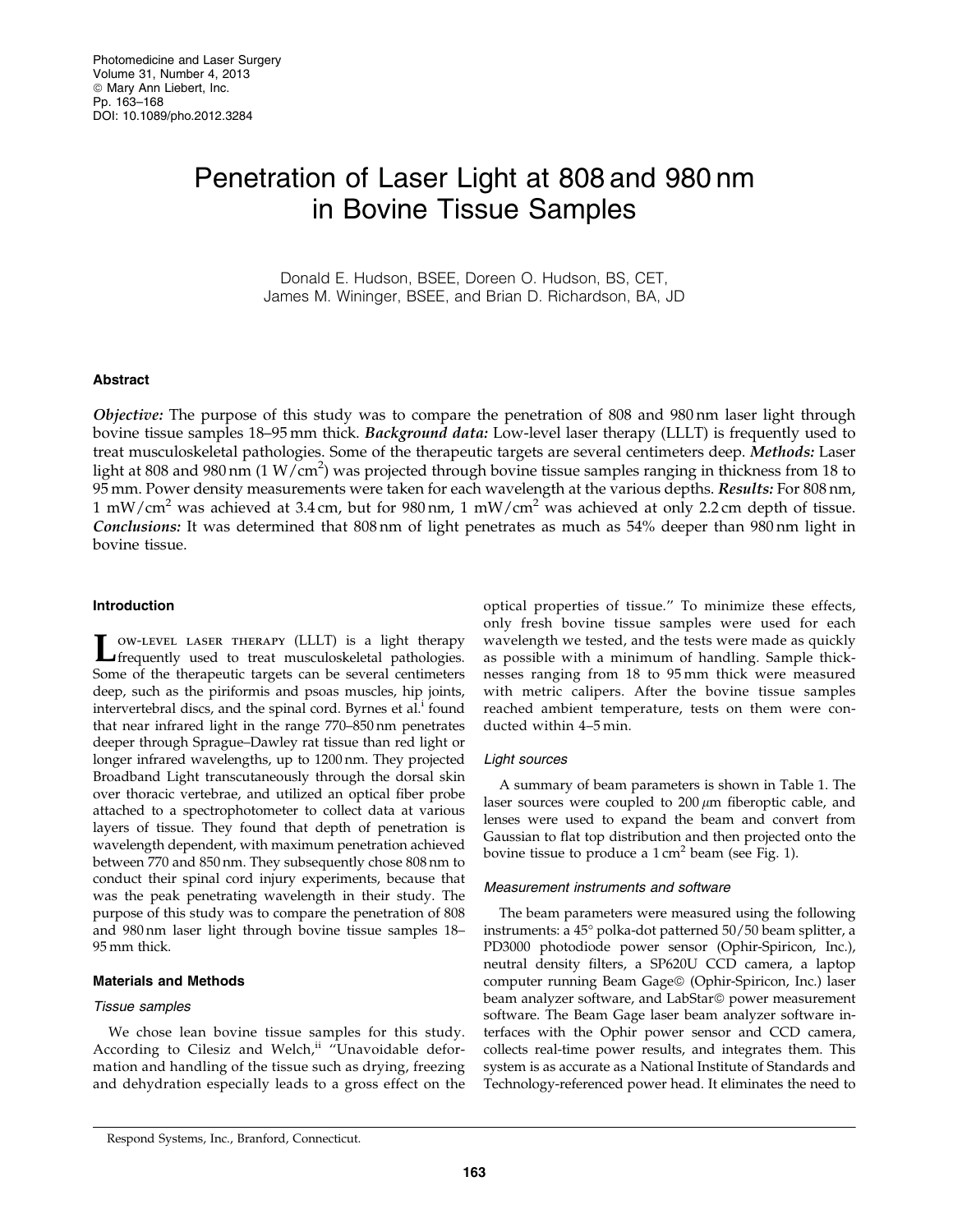|  | TABLE 1. SUMMARY OF BEAM PARAMETERS |
|--|-------------------------------------|
|--|-------------------------------------|

| Wavelength (nm)          | 808 nm              | 980 nm              |
|--------------------------|---------------------|---------------------|
| Output (W)               | 1 W                 | 1 W                 |
| Illuminated area $(cm2)$ | $1 \text{ cm}^2$    | $1 \text{ cm}^2$    |
| Irradiance $(W/cm2)$     | 1 W/cm <sup>2</sup> | 1 W/cm <sup>2</sup> |
| Beam profile             | Top-hat             | Top-hat             |
| Manufacturer             | Respond             | Respond             |
|                          | Systems, Inc.       | Systems, Inc.       |

manually calibrate Beam Gage based on ever changing setup conditions.

#### Setup

The splitter, which is wavelength independent, divides the light into two equal beams, each half the intensity of the original, after a manual correction. One of these beams was directed to the power sensor, and the other was directed to the CCD camera. Neutral filters inserted between the beam splitter and the camera prevented the beam from saturating the receiver in the camera. The software compensated for the attenuation caused by the filters.

The configuration of equipment shown in Fig. 2 enables us to acquire two or three dimensional light patterns of the power density. The data provided by the Beam Gage system are accurate to four significant figures and they also provide colored images that can be related to power density.

The two-dimensional pattern in Fig. 3 shows laser light at a wavelength of 808 nm, 1 W power, projected through a 6.4 cm sample of fresh bovine tissue. The beam pattern is generally circular in shape as expected. The center is bright red and indicates the highest value of power density, followed by yellow, which is slightly lower in power density, and then green, and finally blue, a very low value. The white irregular spots in the center of the pattern are spots of camera sensor saturation, and adjustments are made to the Beam Gage profile to minimize these spots.

The same piece of fresh bovine tissue is shown in a threedimensional view in Fig. 4. All of the three-dimensional light patterns are viewed as if one is looking down at a section of tissue. The camera has been focused on the bovine tissue sample where the laser light is exiting the meat sample; that is why the camera is placed 11.625 cm from the sample. Some portion of the energy emitted into the tissue is being absorbed within the bovine tissue sample; the camera is recording scattered laser light that is exiting the surface.

Many details not obvious in the two-dimensional view can be seen in the three-dimensional view. The vertical scale



FIG. 1. Top-hat light pattern before entering tissue sample.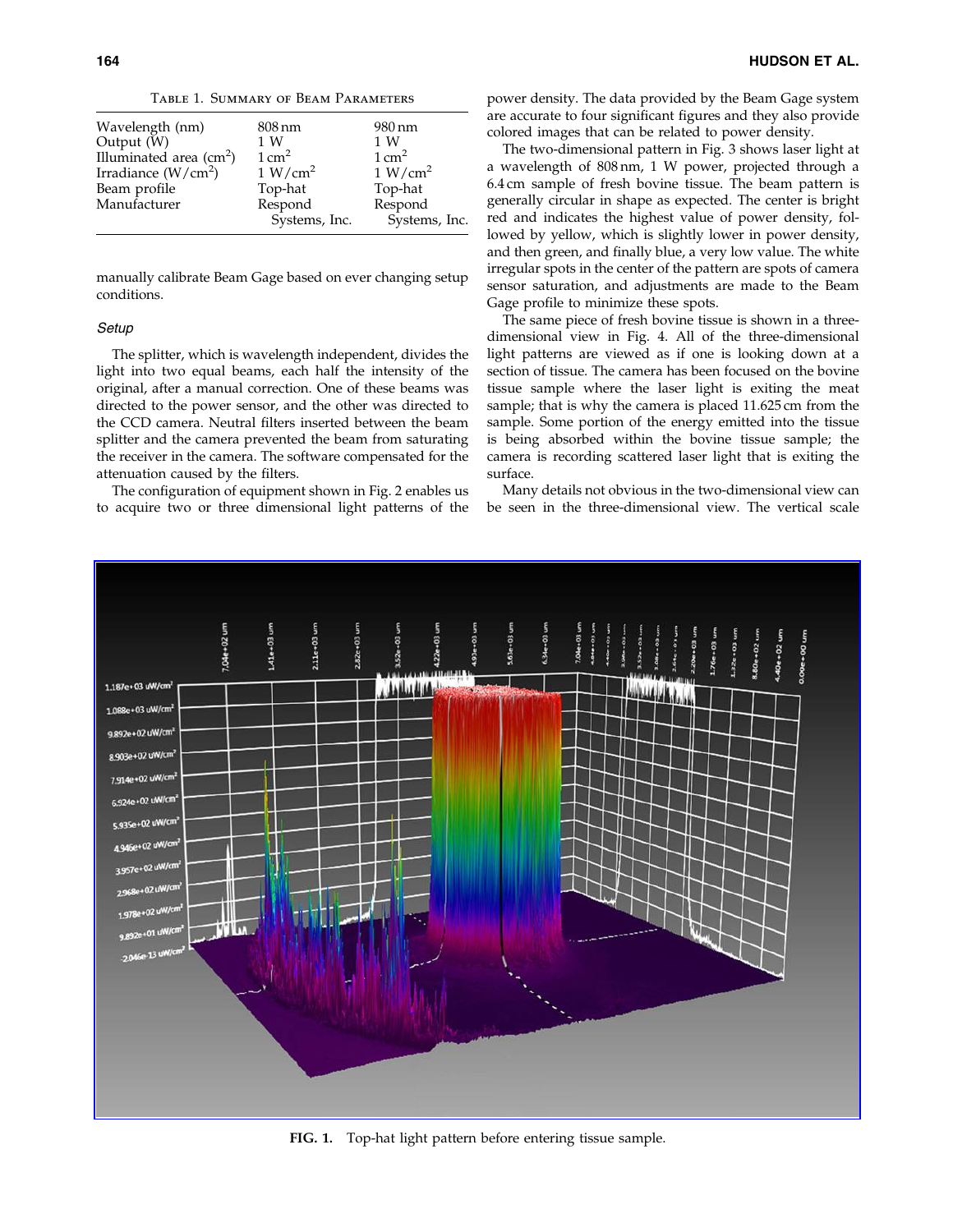

FIG. 2. Configuration for components for two- and threedimensional pictures of laser light exiting meat sample.

provides a measure of the power density (chosen as  $\mu$ W/cm<sup>2</sup>), and the scale on the horizontal axis was selected to provide data on the width of the pattern in micrometers.

Many of the three-dimensional patterns generated in tests show marked change in the power density over the surface of the tissue. In some local spots, the transmission of laser light is much higher than in other spots. Niemz<sup>111</sup> summarized the research work of many scientists relative to the optical properties of human tissue in vitro. The ev-



FIG. 3. Laser light two-dimensional pattern.

idence reveals a wide range of absorption coefficients as well as scatter coefficients for bone, skin, blood, and muscle, depending upon wavelength. Consequently, it is not surprising that three-dimensional laser light patterns would display power density areas of high or low absorption of laser energy depending upon the type of tissue encountered.

## **Results**

Power and power density measurements were made with 10 different thicknesses of sample tissue in order to plot a line of best fit on a graph, generated using Microsoft Office Excel 2010. The lines were generated using the exponential trend lines setting in Excel. This setting also produced equations that were used to predict additional data points in the graph. The power and power density measurements are shown in Table 2. Using the exponential best fit equation, data points were calculated for thicknesses of 0.1–10 cm, shown in Table 3. The trend lines plotting the measured and calculated power density data points from Tables 2 and 3 are shown in Fig. 5. The ''Y'' axis (labeled ''Meat Thickness cm'') is a linear scale and the ''X'' axis (labeled ''Power Density W/ cm<sup>2</sup>") is a logarithmic scale.

## Discussion

Because the slopes of the measured power versus thickness line for 808 and 980 nm are different, the penetration we see with 808 and 980 nm laser light varied at different power density levels. For example, at a measured power of 1 mW/ cm<sup>2</sup>, the depth of penetration is 3.4 cm for 808 nm, and at the same measured power density level, the depth of penetration for 980 nm is 2.2 cm. The penetration at that power level improved > 54% at 808 nm. At a power level of 1000 nW/ cm<sup>2</sup>, the depth of penetration for 808 nm laser is 8.4 cm, as opposed to 5.9 cm for 980 nm laser light. At this power level, penetration improved by 42% with the 808 nm laser.

Two- and three-dimensional pictures of laser light penetrating a tissue sample display absorption and scatter of light in tissue at different wavelengths, and illustrate the data we obtained. In our study, we used a laser light source with a top-hat pattern, shown in Fig. 1, meaning that the laser light exited the laser probe with the same power density across the lens of the probe. It looks like an old fashioned top hat. The advantage of a top-hat laser pattern is that there are no spots in the laser pattern with uneven power densities that could burn or irritate the tissue. This pattern was evident just before the laser light entered the tissue sample.

We compared that top-hat pattern of laser light entering the tissue sample with the laser light pattern at 808 nm that leaves the sample after 3.3 cm of tissue thickness, shown in Fig. 6. Laser light is now spread over a much larger area; the top-hat pattern disappears and is replaced by a Gaussian light pattern of various shapes. We used the term ''various shapes'' to call attention to the fact that in tests of laser light with a wavelength of 808 nm, the Gaussian pattern formed in the thinner sections of the sample was close to a normal distribution (bell shaped curve). As the thickness increased, fat tails began to appear in the Gaussian pattern and it became flatter.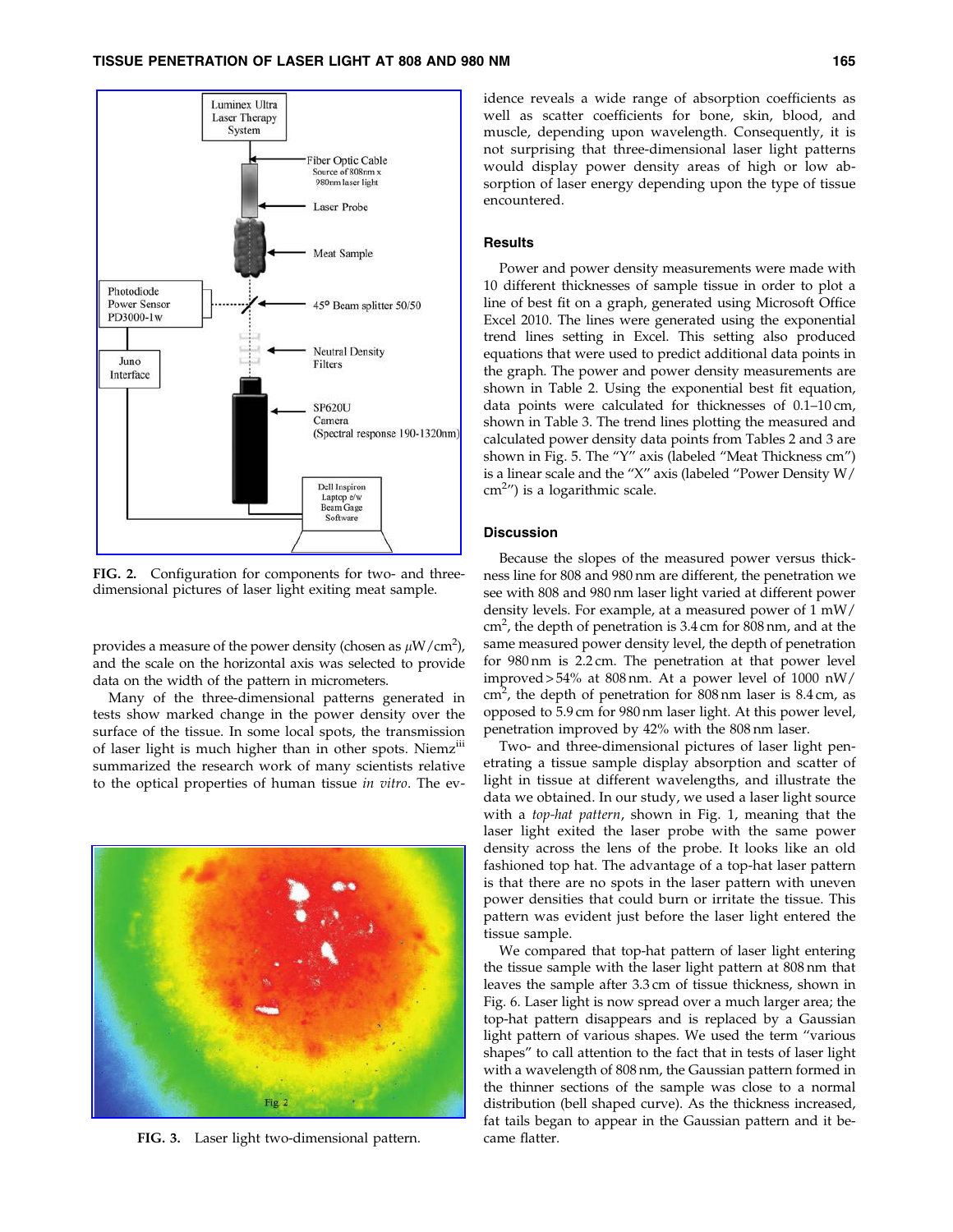

FIG. 4. Laser light three-dimensional pattern.

Beam Gage permits the calculation of a factor called Roughness of Fit for these patterns, thereby providing a method for comparing a laser light pattern generated against a standard. Note the irregular surface of the three-dimensional laser light pattern. These peaks and valleys are the result of laser light passing through different types of tissue with different values of absorption and scatter coefficients.

Laboratory tests using a wavelength of 980 nm gave very different exit light patterns after 2.8 cm of tissue, shown in Fig. 7. In general, the patterns formed were noticeably flatter. The colors shown in Figure 6 at 808 nm maintain the more

Table 2. Power and Power Density Measurements

Power in mW

0.000098

Average power density in  $mW/cm<sup>2</sup>$ 

Source wavelength

7.0 980 0.000070

1.8 808 4.0 10.8 3.3 808 0.36 0.99 6.2 808 0.010 0.0272 7.5 808 0.00125 0.0032

1.92 980 0.85 2.64 2.8 980 0.1 0.311 3.9 980 0.0095 0.0262 5.65 980 0.000620 0.001640

Thickness of tissue sample in cm intense orange and yellow, whereas the 980 nm pattern in Fig. 7 has much less intensity, with corresponding blue and purple, even though the 808 light had exited a 17% thicker sample of tissue.

The scope of this research work does not include a study of the thermal effects at a microscopic level for 808 and

TABLE 3. PREDICTIVE DATA

| 808 nm data<br>Avg. power<br>density<br>(W/cm <sup>2</sup> ) | Best fit (cm)<br>$y = -0.72ln(x)$<br>$-1.5288$ | 980 nm data<br>Avg. power<br>density<br>$(W/cm^2)$ | Best fit (cm)<br>$y = -0.535ln(x)$<br>- 1.4556 |
|--------------------------------------------------------------|------------------------------------------------|----------------------------------------------------|------------------------------------------------|
| 0.100000                                                     | 0.129061267                                    | 0.100000                                           | $-0.223716975$                                 |
| 0.030000                                                     | 0.995921686                                    | 0.030000                                           | 0.420408475                                    |
| 0.010000                                                     | 1.786922534                                    | 0.010000                                           | 1.00816605                                     |
| 0.003000                                                     | 2.653782953                                    | 0.003000                                           | 1.6522915                                      |
| 0.001000                                                     | 3.444783801                                    | 0.001000                                           | 2.240049074                                    |
| 0.000300                                                     | 4.31164422                                     | 0.000300                                           | 2.884174525                                    |
| 0.000100                                                     | 5.102645068                                    | 0.000100                                           | 3.471932099                                    |
| 0.000030                                                     | 5.969505487                                    | 0.000030                                           | 4.116057549                                    |
| 0.000010                                                     | 6.760506335                                    | 0.000010                                           | 4.703815124                                    |
| 0.000003                                                     | 7.627366754                                    | 0.000003                                           | 5.347940574                                    |
| 0.000001                                                     | 8.418367602                                    | 0.000001                                           | 5.935698149                                    |
| 0.0000003                                                    | 9.285228021                                    | 0.0000003                                          | 6.579823599                                    |
| 0.0000001                                                    | 10.07622887                                    | 0.0000001                                          | 7.167581173                                    |
| 0.00000003                                                   | 10.94308929                                    | 0.00000003                                         | 7.811706624                                    |
| 0.00000001                                                   | 11.73409014                                    | 0.00000001                                         | 8.399464198                                    |
|                                                              |                                                |                                                    |                                                |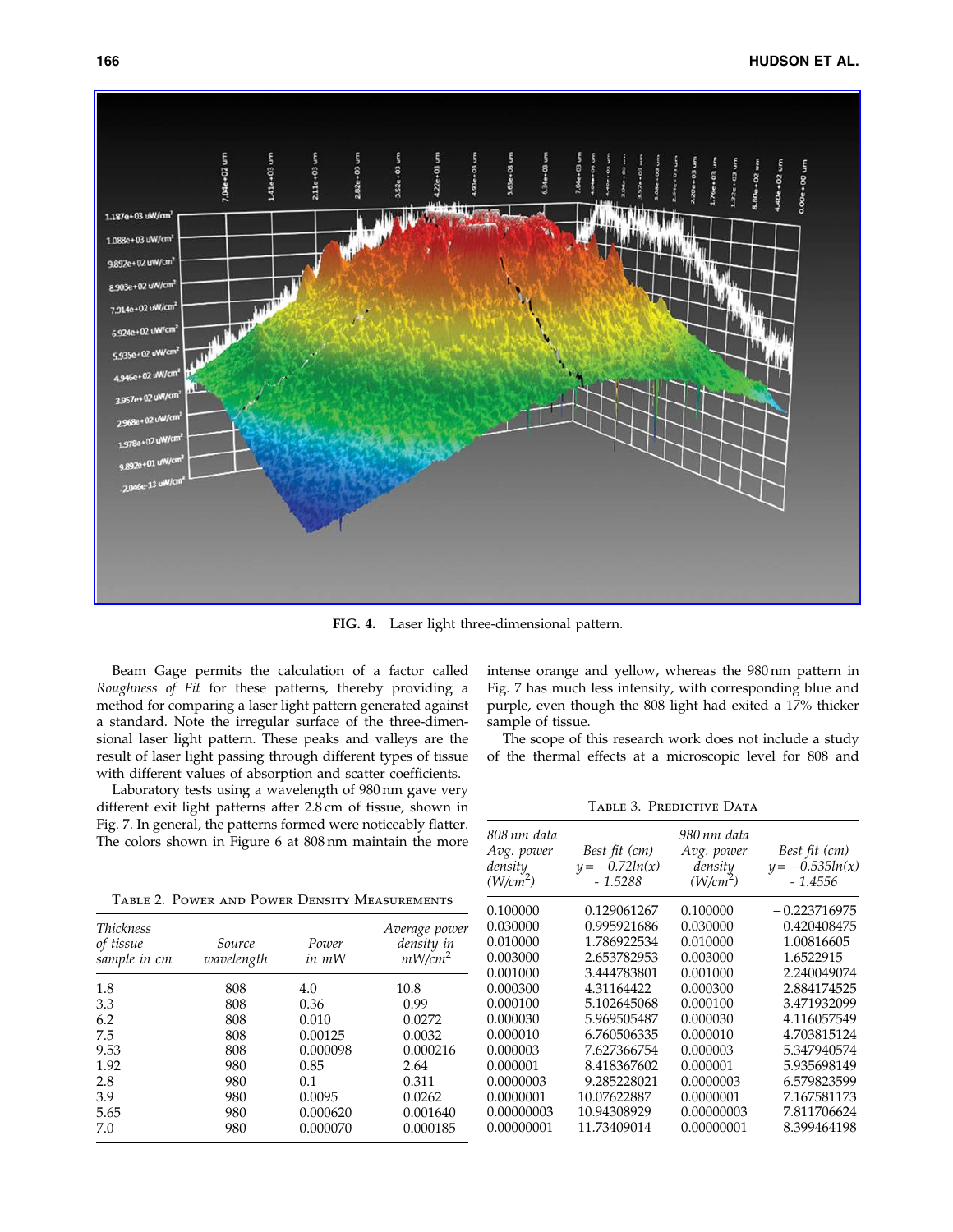

FIG. 5. Actual and predictive power dentisty measurements of 808 and 980 nm light.



FIG. 6. Laser light pattern 808 nm at 3.3 cm tissue depth.